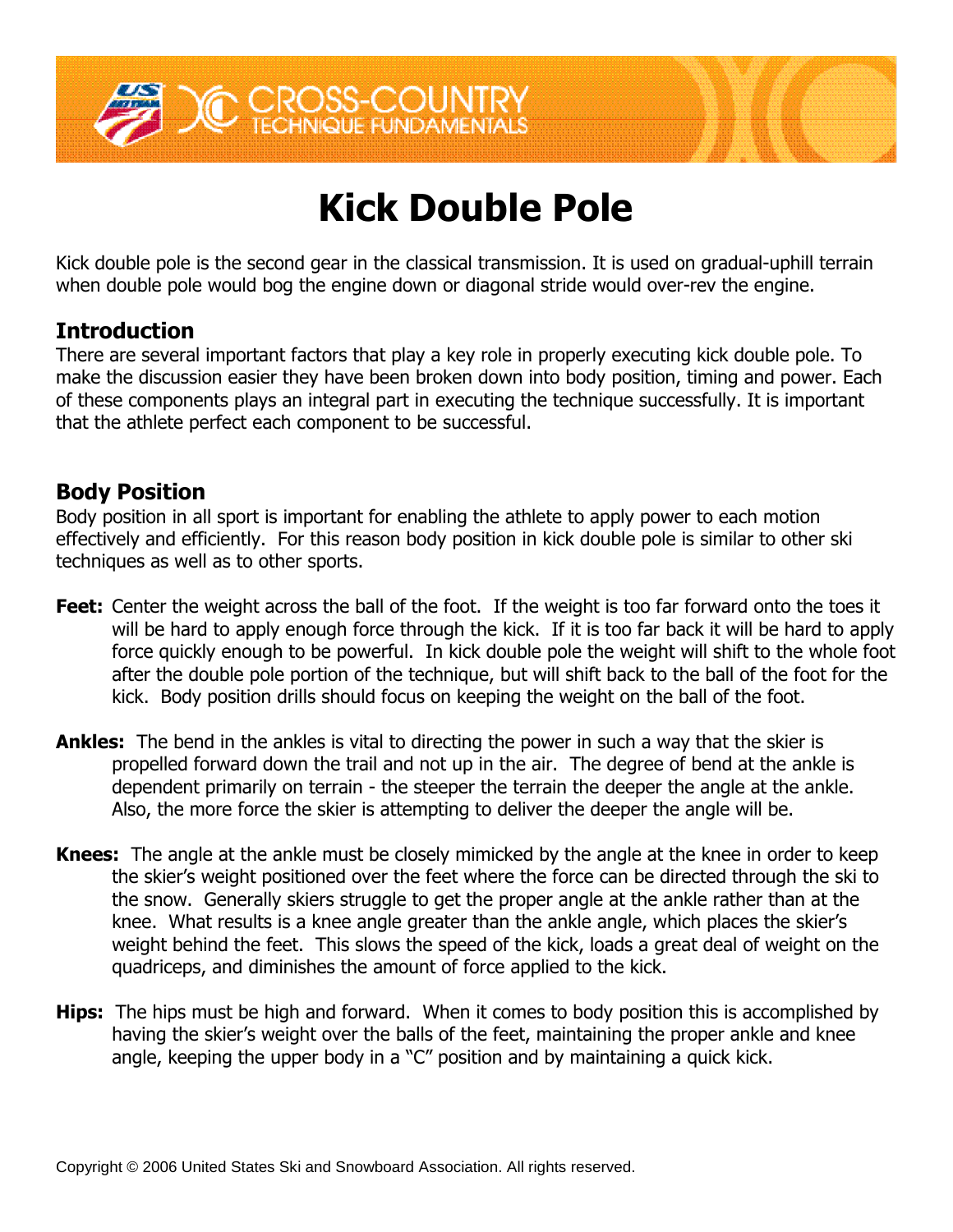

Look for the hips to remain high and forward through the entirety of the double pole kick cycle –even after the double pole portion of the technique.

**Core/Back:** The upper-body, from tailbone to head, should form a soft "C" shape. Think Neanderthal man, big foot, gunslinger. Do not think of the Queen of England or of the postural advice of your parents. This "C" position will help keep the hips over the feet, relax the lower back as well as position the muscles of the core to apply force to the poles. This " $C$ " should be very shallow leaving the skier quite upright or rather pronounced, thereby putting them in an aggressive forward position. The depth of the "C" is also dependent upon terrain with most skiers adapting to a more up-right shallow "C" position as the terrain becomes steeper.

An "S" shape in the back is the most common core body position mistake and puts a lot of pressure on the lower back as well as forces the hips back. Another common mistake is to fold at the waist into an "r" position. This too forces the hips back and makes it hard to deliver power to the kicking ski or onto the poles in the double pole.

- **Shoulders:** Shoulders should be rounded leaving the arms hanging free and loose in front of the body. Even skiers who ski in a very shallow, upright "C" position should have a forward attitude at the shoulder. This position allows for a smooth pendulum swing of the arms as well as a good position from which to apply both body weight and force to the poles.
- **Arms:** In the neutral or starting position the arms should hang loose from the shoulders. The angle of the arms at pole plant should enable the skier to apply maximal force with the core and back as well as the weight of the upper body to the poles. This means that the arm will be close to or greater than 90 degrees. At pole release the hands should be low. The follow through of the arm is dependent upon speed (and terrain). The faster the skier is moving the longer the follow through. Keep the follow through short to help keep the hips high at the end of the double pole.

#### **Timing**

In all techniques the whole body works together to transfer the skier's weight from ski to ski and down the track. The kick double pole begins with a double pole. This leaves the arms slightly behind the skier, the upper body in a relatively low position and the skier's weight spread evenly over both skis. The skier must then transfer all their weight to the kicking ski, plant, compress and explode forward off the kicking ski (as in diagonal stride) in absolute synchrony with the forward swing of the arms, the return of the upper body back to a high double pole position, and the forward swing of the back leg. The opposite leg becomes the kicking leg in the next cycle.

Please see the Diagonal Stride PDF for an explanation of the term "kick" and the actual timing of the kick. In kick double pole the kick is very similar to that of the diagonal stride kick. In the same way the "kick" can be likened to the explosive jump of a long jumper's jump in that the weight is planted

Copyright © 2006 United States Ski and Snowboard Association. All rights reserved.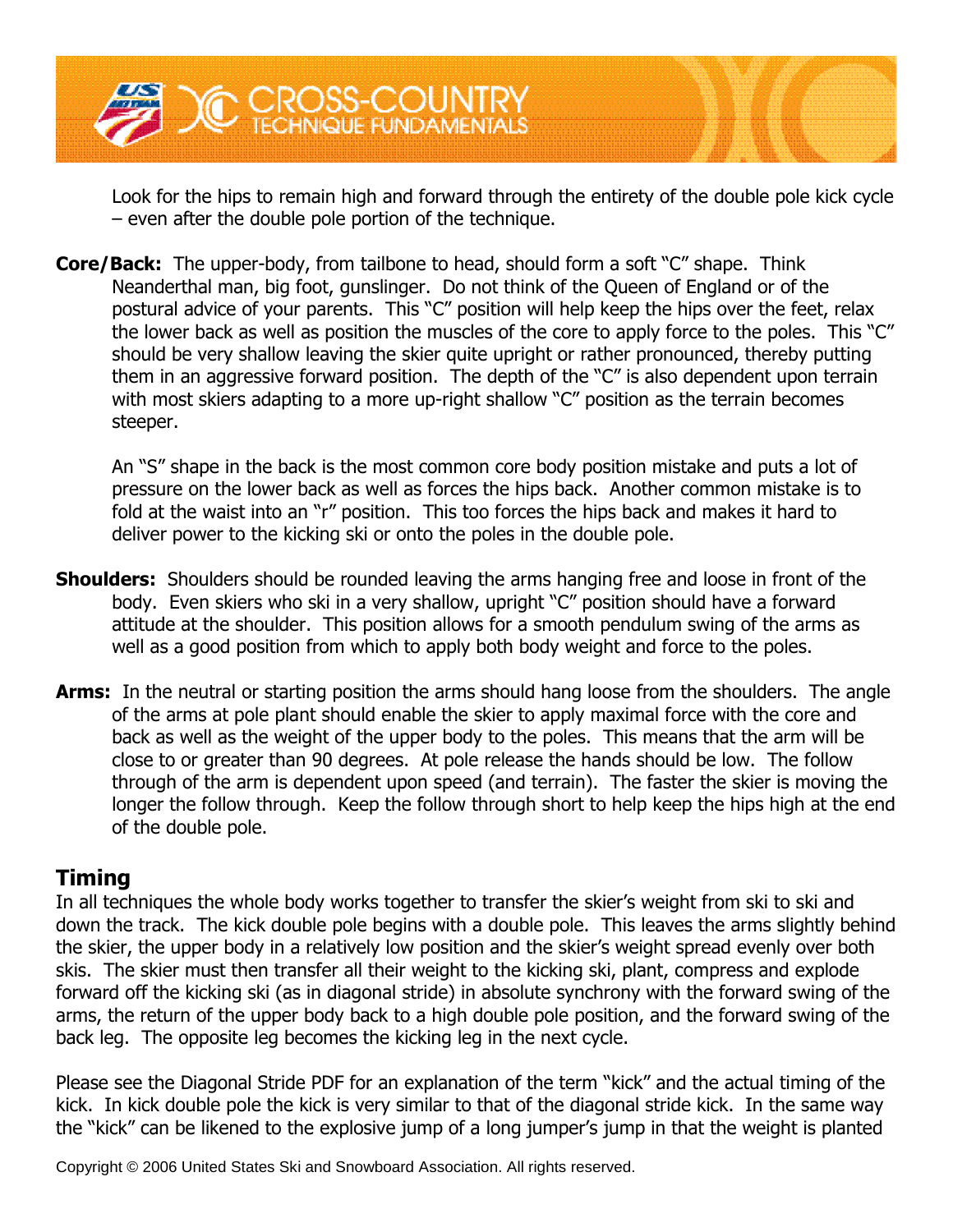

on the ball of the foot, the athlete compresses down on the planted foot, and then explodes forward off the foot down the trail or, in the case of the jumper, through the air. In both diagonal stride and kick double pole the "kick" propels the skier down the track and onto the other ski and into an extended position. In kick double pole the skier is now gliding on one ski with both arms forward in a double pole position. The skier applies a double pole similar to a normal double pole. Please see the Double Pole PDF for further explanation of this portion of the technique. See more on timing under "Power".

#### **Power**

Power results from force applied quickly. Power relies on being in a position that allows both the application of the skier's strength and the application of that strength over a short period of time. The above description of body position aims to put the skier in that position. Timing allows power development while maintaining the forward momentum of the skier. The effective, efficient and repetitive application of power to the skis and poles is the goal of learning proper technique – including body position and timing. Once the skier can grasp the idea of proper body position it must be ingrained through repetition. This repetition will also develop the strength it takes to maintain this position and develop power from it. The practice of proper timing will help develop the speed of force application.

The job of the kick in kick double pole is the same as in diagonal stride (Please see the Diagonal Stride PDF). Just as in diagonal stride the speed of the kick is of primary importance to power development. At the same time weight shift is just as vital. Many people attempt to kick with their weight spread evenly over both feet in the double pole kick. All the skier's weight must be on the kicking ski in order to apply maximal power to that ski. In fact the ski will receive 100% of the skier's body weight plus the force added by the kick itself.

In kick double pole the arm swing forward must be as quick as the kick itself. This powerful forward swing will help gain forward momentum. This brings the skier into a double pole position. Please see the Double Pole PDF for an in depth explanation of the technique. In kick double pole the double pole will likely be notably shallower with less follow through and less upper body compression than in regular double pole. This is due to the technique being carried out on generally steeper terrain and the need for the hips to stay high for the kick portion of the technique.

## **Training/Racing**

Technique is the tool you use to apply your fitness to the sport. Technique is the screwdriver, fitness is what you use to turn the screwdriver, ski racing is the job you are trying to accomplish. With technique training you are simply trying to develop a good tool to help you get the job done. But fitness comes first. If you are fit enough you can drive the screw into the board with no screwdriver at all. There are many examples of skiers with inefficient technique winning even World Cup ski races – in other words skiers who can drive the screw with no screwdriver – and they do this with fitness. All technique work must be done in conjunction with and as an addition to preparation aimed